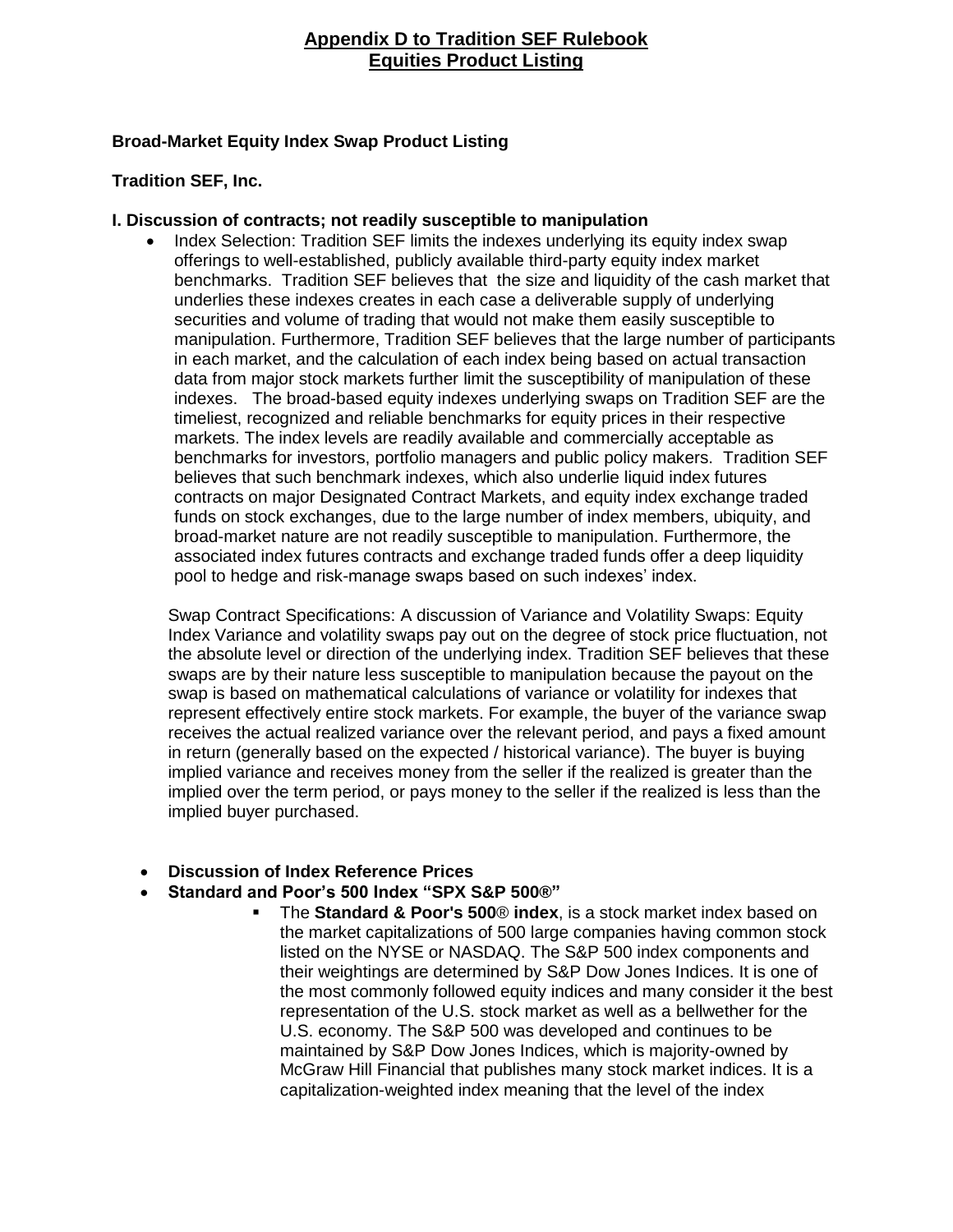fluctuates with the market capitalization of its components. "S&P®", "S&P 500®" are copyrights of Standard and Poor's.

- **Standard and Poor's MidCap 400 Index "MID S&P 400®"**
- The S&P MidCap 400® provides investors with a benchmark for mid-sized companies. It is the most widely followed U.S. mid-cap index. To be included in the index, a stock must have a total market capitalization that ranges from roughly \$750 million to \$3.3 billion. It is a capitalization-weighted index meaning that the level of the index fluctuates with the market capitalization of its components. "S&P®", "S&P 400®" are copyrights of Standard and Poor's.
- **Standard and Poor's** S&P/BMV IPC MEXBOL
	- The S&P/BMV IPC seeks to measure the performance of the largest and most liquid stocks listed on the Bolsa Mexicana de Valores. The index is designed to provide a broad, representative, yet easily replicable index covering the Mexican equities market. The constituents are weighted by modified market cap subject to diversification requirements.

## **Russell 1000 Index**

 The Russell 1000 Index measures the performance of the large-cap segment of the U.S. equity universe. It is a subset of the Russell 3000® Index and includes approximately 1,000 of the largest securities based on a combination of their market cap and current index membership. The Russell 1000 represents approximately 90% of the U.S. market and is constructed to provide a comprehensive, unbiased, and stable barometer of the broad market The Russell 1000 components are reconstituted annually in May. However, newly listed stocks with initial public offerings are considered for inclusion quarterly. The Russell 1000 is managed by FTSE Russell. FTSE Russell also manages the Russell 2000 and Russell 3000 as well as numerous alternative indexes derived from each. Copyright © FTSE Russell Investments.

#### **Russell 2000 Index**

The Russell 2000 Index measures the performance of the small-cap segment of the U.S. equity universe. The Russell 2000 is a subset of the Russell 3000® Index representing approximately 10% of the total market capitalization of that index. It includes approximately 2000 of the smallest securities based on a combination of their market cap and current index membership. The Russell 2000 Index is constructed to provide a comprehensive and unbiased small-cap barometer and is completely reconstituted annually to ensure larger stocks do not distort the performance and characteristics of the true small-cap opportunity set. Copyright © FTSE Russell Investments..

## **Russell 3000 Index**

 The Russell 3000® Index measures the performance of the largest 3,000 companies representing approximately 98% of the investable U.S. equity market. The index is constructed to provide a comprehensive, unbiased, and stable barometer of the broad market and is reconstituted annually to ensure new and growing equities are included. Copyright © FTSE Russell Investments.

#### **Nasdaq 100**

 The NASDAQ-100 Index includes 100 of the largest domestic and international non-financial securities listed on The Nasdaq Stock Market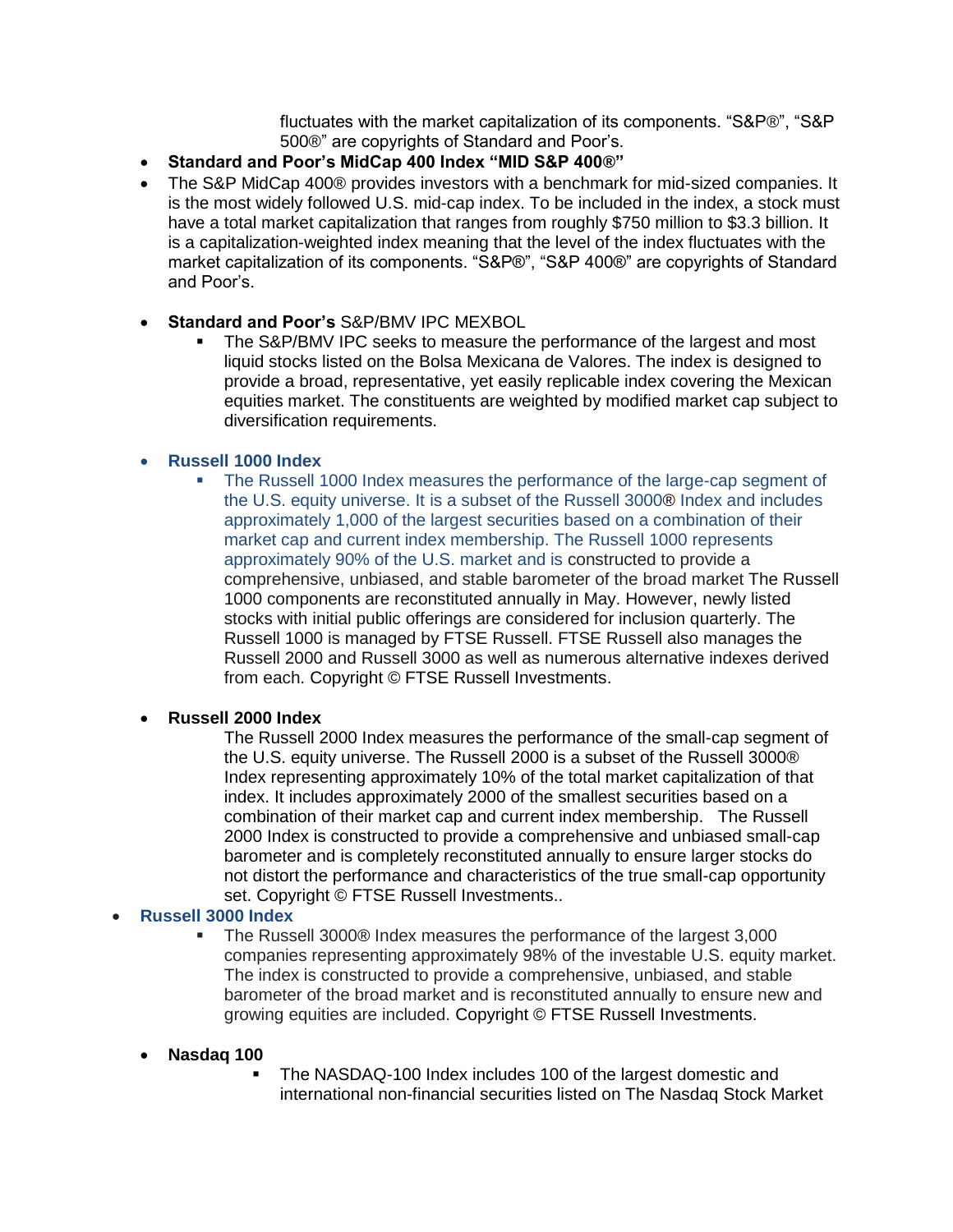based on market capitalization. The Index reflects companies across major industry groups including computer hardware and software, telecommunications, retail/wholesale trade and biotechnology. It does not contain securities of financial companies including investment companies. Read more: [http://www.nasdaq.com/markets/indices/nasdaq-](http://www.nasdaq.com/markets/indices/nasdaq-100.aspx#ixzz2q0hgdZ4j)[100.aspx#ixzz2q0hgdZ4j](http://www.nasdaq.com/markets/indices/nasdaq-100.aspx#ixzz2q0hgdZ4j)

- **Dow Jones 30** The **Dow Jones Industrial Average**®, also called the **Dow 30**, or simply the **Dow** is owned by [S&P Dow Jones Indices,](http://en.wikipedia.org/wiki/S%26P_Dow_Jones_Indices) which is majority owned by [McGraw-Hill Financial,](http://en.wikipedia.org/wiki/McGraw-Hill_Financial) it is the most notable of the Dow Averages, of which the first (non-industrial) was first published on February 16, 1885. It is an index that shows how 30 large publicly owned companies based in the United States have traded during a standard trading session in the stock market. The average is [price-weighted,](http://en.wikipedia.org/wiki/Price-weighted_index) and to compensate for the effects of stock splits and other adjustments, it is currently a [scaled](http://en.wikipedia.org/wiki/Weighted_mean)  [average.](http://en.wikipedia.org/wiki/Weighted_mean) The value of the Dow is not the actual average of the prices of its component stocks, but rather the sum of the component prices divided by a [divisor,](http://en.wikipedia.org/wiki/DJIA_divisor) which changes whenever one of the component stocks has a stock split or stock dividend, so as to generate a consistent value for the index. Since the divisor is currently less than one, the value of the index is larger than the sum of the component prices.
- **Eurostoxx 50**
	- The EURO STOXX 50 Index®, designed by STOXX Ltd., is the leading Blue-chip index for the Eurozone, provides a Blue-chip representation of supersector leaders in the Eurozone. The index covers 50 stocks from 12 Eurozone countries: Austria, Belgium, Finland, France, Germany, Greece, Ireland, Italy, Luxembourg, the Netherlands, Portugal and Spain. The index futures and options on the Euro Stoxx 50, traded on [Eurex,](http://en.wikipedia.org/wiki/Eurex) are among the most liquid such products in Europe and the world. The EURO STOXX 50 Index® is licensed to financial institutions to serve as underlying for a wide range of investment products such as Exchange Traded Funds (ETF), Futures and Options, and structured products worldwide. ® Copyright STOXX Ltd.

## **FTSE 100**

 The FTSE 100® is a market-capitalization weighted index of UK-listed blue chip companies. The index is part of the FTSE UK Series and is designed to measure the performance of the 100 largest companies traded on the London Stock Exchange that pass screening for size and liquidity. FTSE 100 constituents are all traded on the London Stock Exchange's SETS trading system. ®FTSE Group

## **FTSE MIB**

 The **FTSE MIB**® (Milano Italia Borsa) is the benchmark [stock market](http://en.wikipedia.org/wiki/Stock_market_index)  [index](http://en.wikipedia.org/wiki/Stock_market_index) for the [Borsa Italiana,](http://en.wikipedia.org/wiki/Borsa_Italiana) the Italian national stock exchange. The index consists of the 40 most-traded stock classes on the exchange. The index is administered by [FTSE Group,](http://en.wikipedia.org/wiki/FTSE_Group) which is 100% owned by the Borsa Italiana's parent company [London Stock Exchange Group.](http://en.wikipedia.org/wiki/London_Stock_Exchange_Group) ®FTSE Group.

## **AEX Index**

 The **AEX index**®, derived from **Amsterdam Exchange index**, is a [stock](http://en.wikipedia.org/wiki/Stock_market_index)  [market index](http://en.wikipedia.org/wiki/Stock_market_index) composed of Dutch companies that trade on [NYSE](http://en.wikipedia.org/wiki/Amsterdam_Stock_Exchange)  [Euronext Amsterdam,](http://en.wikipedia.org/wiki/Amsterdam_Stock_Exchange) formerly known as the *Amsterdam Stock*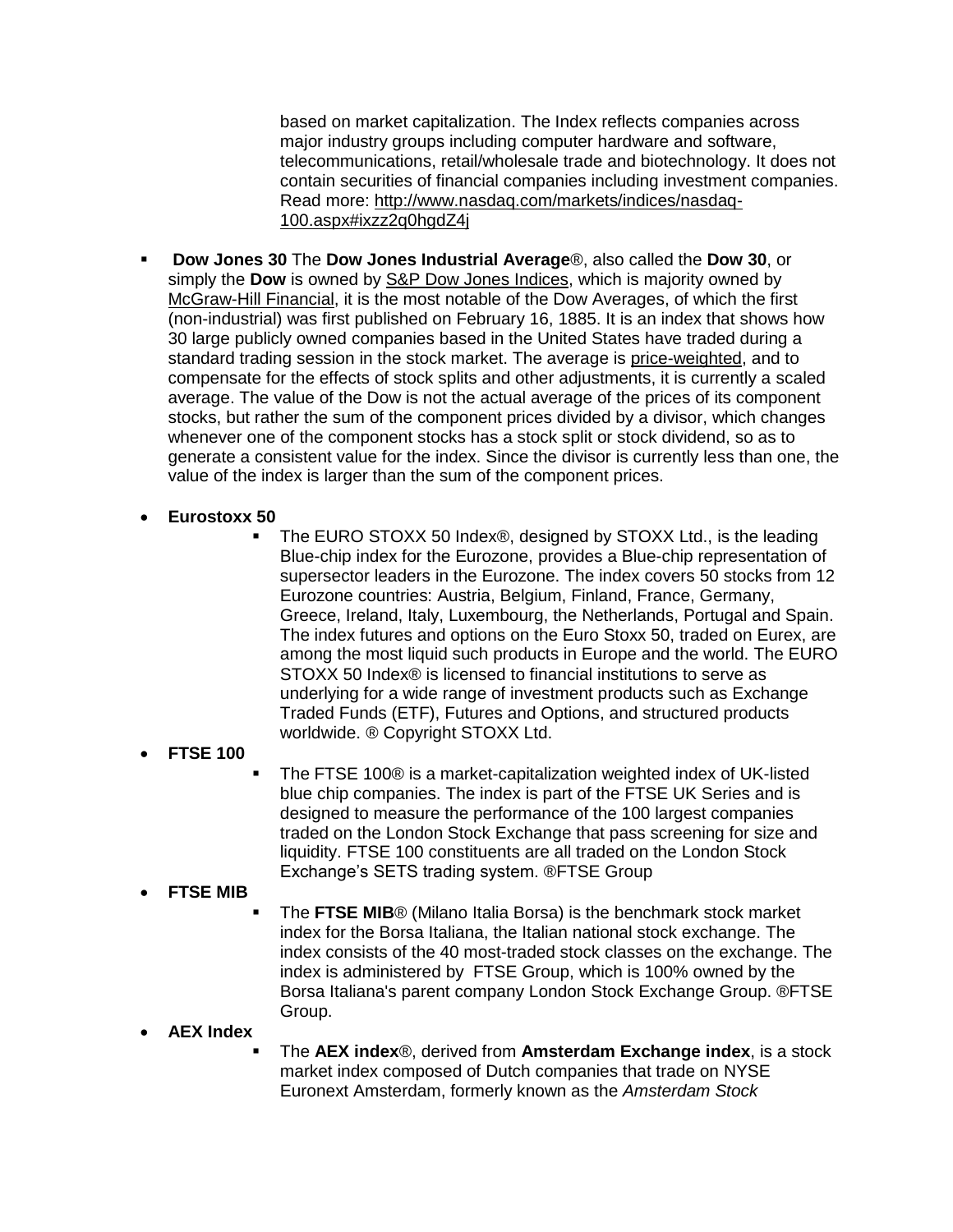*Exchange*. Started in 1983, the index is composed of a maximum of 25 of the most actively traded [securities](http://en.wikipedia.org/wiki/Security_(finance)) on the exchange. It is one of the main national indices of the stock exchange group NYSE [Euronext.](http://en.wikipedia.org/wiki/Euronext) [®NYSE](http://en.wikipedia.org/wiki/Euronext)  **[Euronext](http://en.wikipedia.org/wiki/Euronext)** 

#### **OMX Index**

 The OMX Stockholm 30 Index® consists of the 30 most actively traded stocks on the Stockholm Stock Exchange and is a market weighted price index. The composition of the OMXS30 index is revised twice a year. The index was developed with a base level of 125 as of September 30, 1986. Effective on April 27, 1998 there was a 4-1 split of the index value. ®NASDAQ OMX

#### **SMI Swiss Index**

- The Swiss Market Index ( SMI® Family), which is the best-known SIX Swiss Exchange index comprises the 50 largest and most liquid stocks in the Swiss equity market. It represents about 85% of the free-float capitalization of the Swiss equity market. The blue-chip index SMI® is the most significant equity index in Switzerland. The SMI® Family is calculated using the Laspeyres method with the weighted arithmetic mean of a defined number of securities issues. The index
- level is calculated by dividing the market capitalization of all securities included in the index by a divisor..Detailed calculation methodology can be found at: [http://www.six-swiss](http://www.six-swiss-exchange.com/index_info/online/share_indices/smi/smifamily_rules_en.pdf)[exchange.com/index\\_info/online/share\\_indices/smi/smifamily\\_rules\\_en.p](http://www.six-swiss-exchange.com/index_info/online/share_indices/smi/smifamily_rules_en.pdf) [df.](http://www.six-swiss-exchange.com/index_info/online/share_indices/smi/smifamily_rules_en.pdf) ®SIX Group Ltd.
- **DAX 30**
- The DAX 30® is a total return blue chip stock market index consisting of the 30 major German companies trading on the Frankfurt Stock Exchange. Prices are taken from the electronic Xetra trading system. According to Deutsche Börse, the operator of Xetra, DAX measures the performance of the Prime Standard's 30 largest German companies in terms of order book volume and market capitalization. It is the equivalent of the FT 30 and the Dow Jones Industrial Average, and because of its small selection it does not necessarily represent the vitality of the economy as whole. The Base date for the DAX is 30 December 1987 and it was started from a base value of 1,000. The Xetra system calculates the index after every 1 second since January 1, 2006. ®Deutsche Borse AG

#### **CAC 40 Index**

 The CAC 40®, the most widely-used indicator of the Paris market, reflects the performance of the 40 largest equities listed in France, measured by free-float market capitalization and liquidity. The index was developed with a base level of 1,000 as of December 31, 1987. ®NYSE Euronext

#### **NKY Nikkei 225**

 The Nikkei 225®, more commonly called the Nikkei, the Nikkei index, or the Nikkei Stock Average, is a stock market index for the Tokyo Stock Exchange (TSE). It has been calculated daily by the Nihon Keizai Shimbun (Nikkei) newspaper since 1950. It is a price-weighted index (the unit is yen), and the components are reviewed once a year. Currently, the Nikkei is the most widely quoted average of Japanese equities, similar to the Dow Jones Industrial Average.. ® Nihon Keizai Shimbun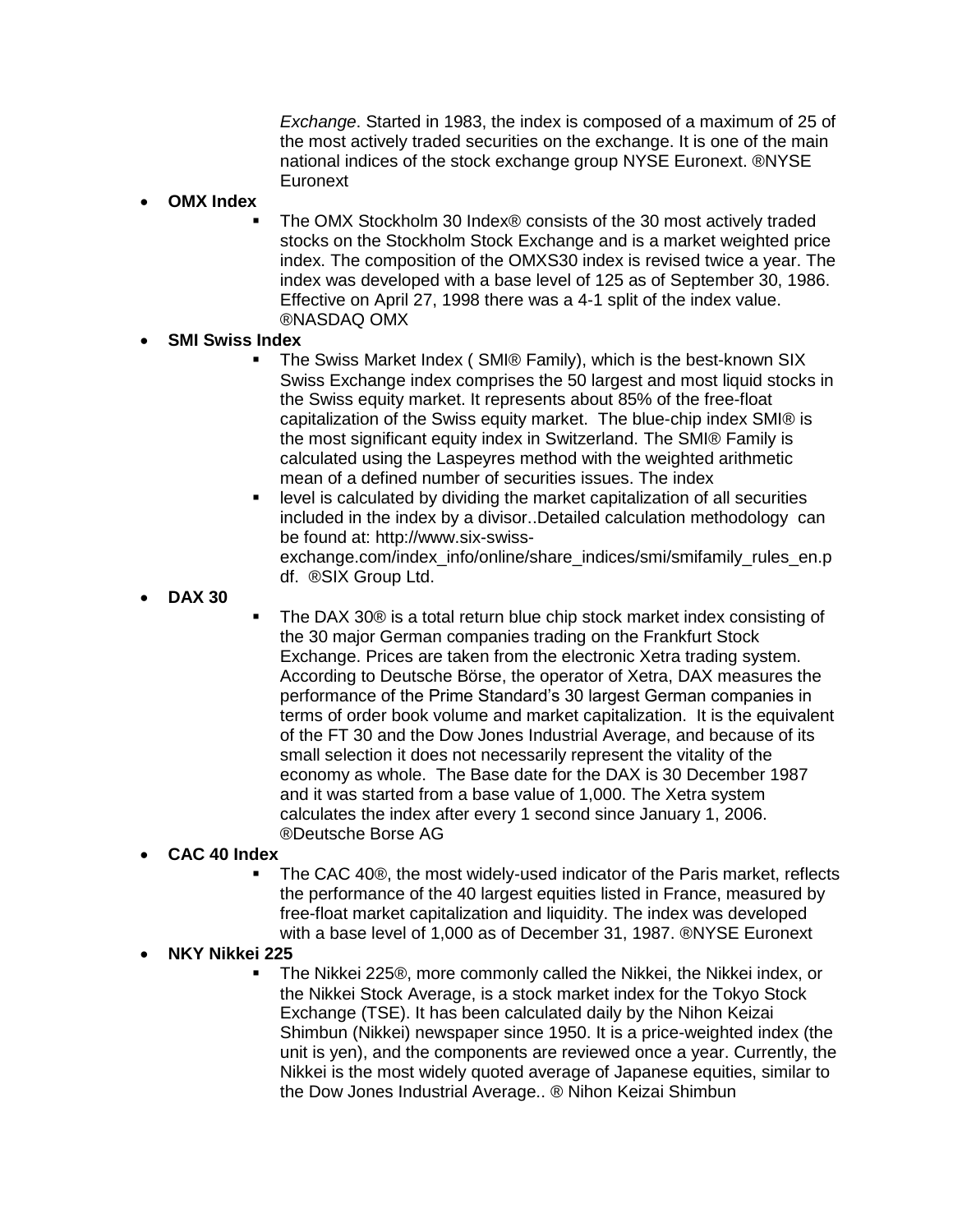## **HSI Hang Seng Index**

 The Hang Seng Index® (abbreviated: HSI) is a freefloat-adjusted market capitalization-weighted stock market index in Hong Kong. It is used to record and monitor daily changes of the largest companies of the Hong Kong stock market and is the main indicator of the overall market performance in Hong Kong. These 48 constituent companies represent about 60% of capitalization of the Hong Kong Stock Exchange. HSI was started on November 24, 1969, and is currently compiled and maintained by Hang Seng Indexes Company Limited, which is a wholly owned subsidiary of Hang Seng Bank. ® Hang Seng Indexes Company Limited.

## **Ibovespa Brasil Sao Paulo Stock Exchange Index (IBOV**).

 The IBOVESPA is a major stock market index which tracks the performance of around 50 most liquid stocks traded on the Sao Paulo Stock Exchange in Brazil. It is a gross total return weighted index. The index has a base value of BRL 100 as of January 2, 1968. Since 1968, The Bovespa Index has been adjusted 11 times by a factor of 100 in 1983 and by factor of 10 in 1985, 1988, 1989, 1990, 1991, 1992, 1993, 1994, and 1997.

## **MSCI® Global Equity Indexes**

 MSCI® indexes are built using a maintenance methodology that provides indexes that are flexible enough to adjust quickly to a constantly changing opportunity set. MSCI® indexes provide timely and consistent treatment of corporate events and synchronized rebalancings, globally. MSCI's indexes are created using the Global Industry Classification Standard (GICS®), an industry classification system developed by MSCI and S&P Global, which provides a common framework to classify stocks. They offer exhaustive coverage of the investable opportunity set with non-overlapping size and style segmentation. Where other providers use either a long- or short-term liquidity measure to assess the eligibility of stocks for their indexes, MSCI uses both, recognizing the differences in liquidity between developed and emerging markets and enhancing the investability and replicability of MSCI indexes. MSCI puts strong emphasis on investability and replicability of its indexes through the use of size and liquidity screens. The MSCI Global Equity Indexes are used by institutional investors worldwide for investment analysis, performance measurement, asset allocation, hedging and the creation of a wide range of index derivatives, funds, ETFs and structured products.

## **MSCI® Brazil Index**

- The MSCI Brazil Index is designed to measure the performance of the large and mid-cap segments of the Brazilian equity market. With 54 constituents, the index covers about 85% of the Brazilian equity universe.
- MSCI® Brazil Index USD Total Return (Net Dividends) (NDEUBRAF) is part of the MSCI Net Total Return Index Series.
	- The NDEUBRAF index is based on the MSCI Global Investable Indexes (GIMI) Methodology—a comprehensive and consistent approach to index construction that allows for meaningful global views and cross regional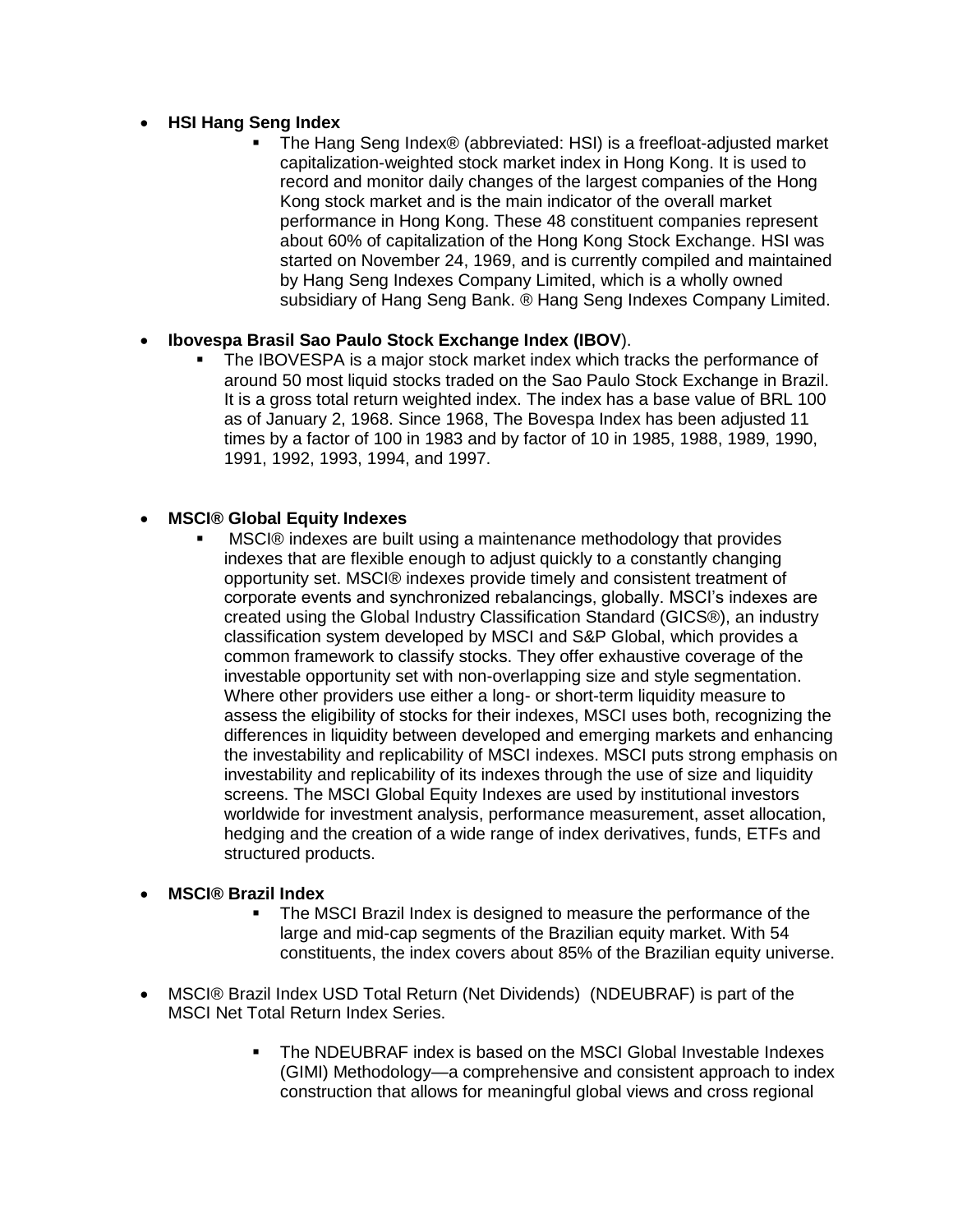comparisons across all market capitalization size, sector and style segments and combinations. This methodology aims to provide exhaustive coverage of the relevant investment opportunity set with a strong emphasis on index liquidity, investability and replicability. The index is reviewed quarterly—in February, May, August and November with the objective of reflecting change in the underlying equity markets in a timely manner, while limiting undue index turnover. During the May and November semi-annual index reviews, the index is rebalanced and the large and mid-capitalization cutoff points are recalculated. MSCI Indexes are published by MSCI Inc.

- MSCI® EM Asia Net Total Return USD Index (NDUEEGFA)
	- MSCI Daily Total Return Net EM Asia USD. MSCI Net Total Return Index Series. The MSCI EM Asia Index is a free float-adjusted market capitalization weighted index that is designed to measure the equity market performance of approximately 8 emerging markets in Asia.
- MSCI® Emerging Markets Net Total Return USD Index (NDUEEGF)
	- MSCI Daily Total Return Net Emerging Markets USD. MSCI Net Total Return Index Series. The iShares MSCI Emerging Markets Net Total Return seeks to track the investment results of an index composed of large- and midcapitalization emerging market equities.
- MSCI® Emerging Latin America Net Total Return USD Index (NDUEEGFL)
	- MSCI Daily Total Return Net Emerging Markets Latin America USD. MSCI Net Total Return Index. The MSCI EM Latin America Index is a free float-adjusted market capitalization weighted index that is designed to measure the equity market performance of emerging markets in Latin America.
- MSCI® Canada Net Total Return USD Index (NDDUCA)
	- MSCI Daily Total Return Net Canada USD. Morgan Stanley Capital International Equity Indices in US Dollars. Indices with net dividends reinvested use the same dividend minus-tax-credit calculations, but subtract withholding taxes retained at the source for foreigners who do not benefit from a double taxation treaty.
- MSCI® Daily TR Gross Canada USD (GDDUCA)
	- For the developed markets, indices with dividends reinvested provide an estimate of total return that would be achieved by reinvesting one twelfth of the annual yield reported at every month-end. The MSCI Canada Index is designed to measure the performance of the large and mid-cap segments of the Canada market. With 91 constituents, the index covers approximately 85% of the free float-adjusted market capitalization in Canada.
- MSCI® Emerging Markets Mexico Net Total Return USD Index (NDEUMXF)
	- MSCI Daily Total Return Net Emerging Markets Mexico USD. Morgan Stanley Capital International Equity Indices Emerging Markets in US Dollars. The MSCI Mexico Index is designed to measure the performance of the large and mid-cap segments of the Mexican market. With 25 constituents, the index covers approximately 85% of the free float-adjusted market capitalization in Mexico.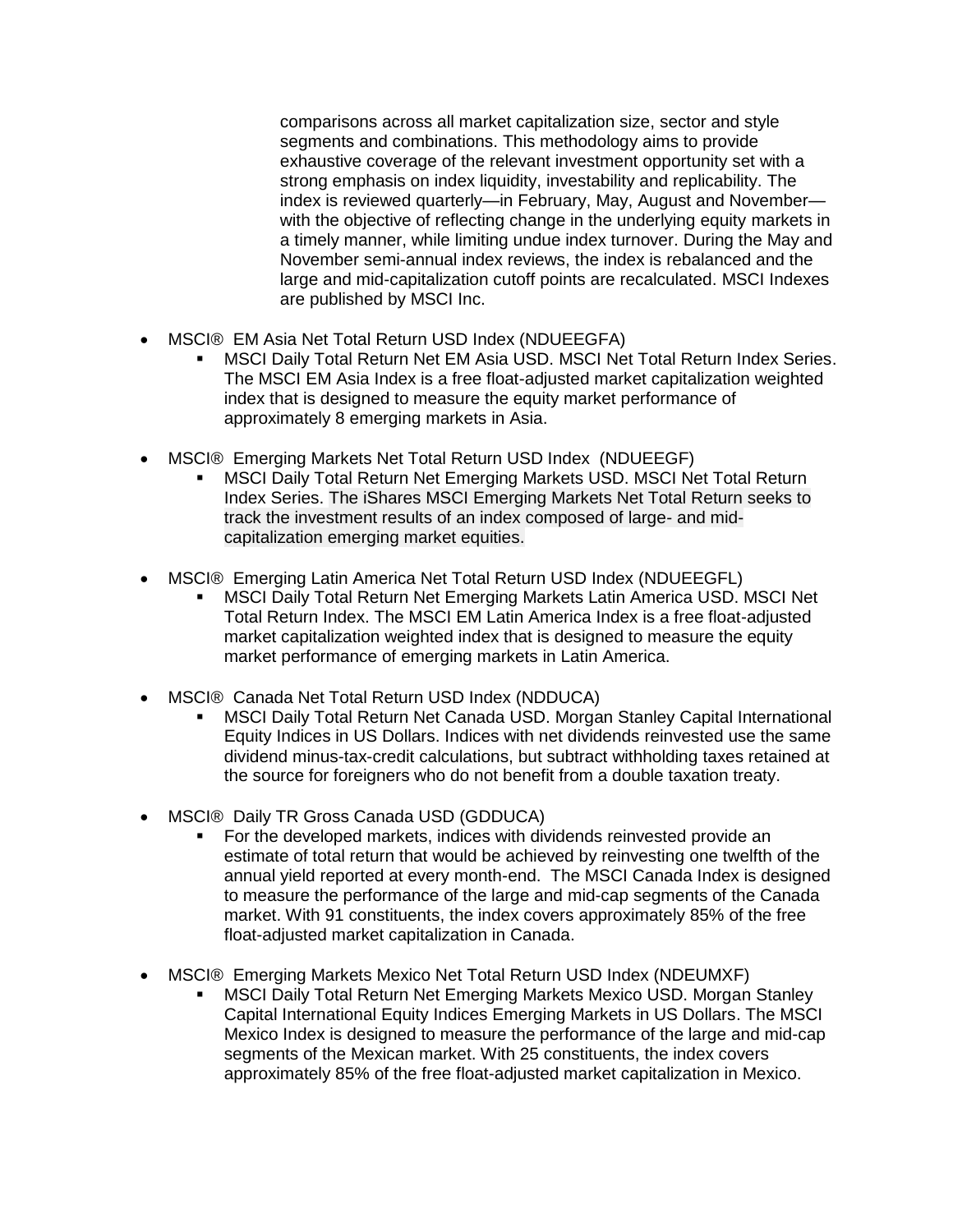- MSCI® Daily TR Net Emerging Markets Chile USD (NDEUSCH)
	- Morgan Stanley Capital International Equity Indices Emerging Markets in US Dollars. The MSCI Chile Index is designed to measure the performance of the large and mid-cap segments of the Chilean market. With 17 constituents, the index covers approximately 85% of the Chile equity universe.
- MSCI® Daily TR Net Emerging Markets Peru USD (NDEUSPR).
	- Morgan Stanley Capital International Equity Indices Emerging Markets in US Dollars. The MSCI Peru Index is designed to measure the performance of the large and mid-cap segments of the Peruvian market. With 3 constituents, the index covers approximately 85% of the Peruvian equity universe.
- MSCI® Daily TR Net Emerging Markets Colombia USD (NDEUSCO)
	- Morgan Stanley Capital International Equity Indices Emerging Markets in US Dollars. The MSCI Colombia Index is designed to measure the performance of the large and mid-cap segments of the Colombian market. With 9 constituents, the index covers approximately 85% of the Colombian equity universe.
- MSCI® Daily TR Gross USA (USD)
	- The MSCI Daily TR Gross USA Index is designed to measure the performance of the large and mid-cap segments of the US market. With 640 constituents, the index covers approximately 85% of the free float-adjusted market capitalization in the US.
- MSCI® Daily TR Net USA (USD)
	- The MSCI USA Index is designed to measure the performance of the large and mid-cap segments of the US market. With 640 constituents, the index covers approximately 85% of the free float-adjusted market capitalization in the US.
- MSCI® Daily TR Gross North America
	- The MSCI North America Index is designed to measure the performance of the large and mid-cap segments of the US and Canada markets. With 730 constituents, the index covers approximately 85% of the free float-adjusted market capitalization in the US and Canada.
- MSCI® Daily TR Net North America
	- The MSCI North America Index is designed to measure the performance of the large and mid-cap segments of the US and Canada markets. With 730 constituents, the index covers approximately 85% of the free float-adjusted market capitalization in the US and Canada.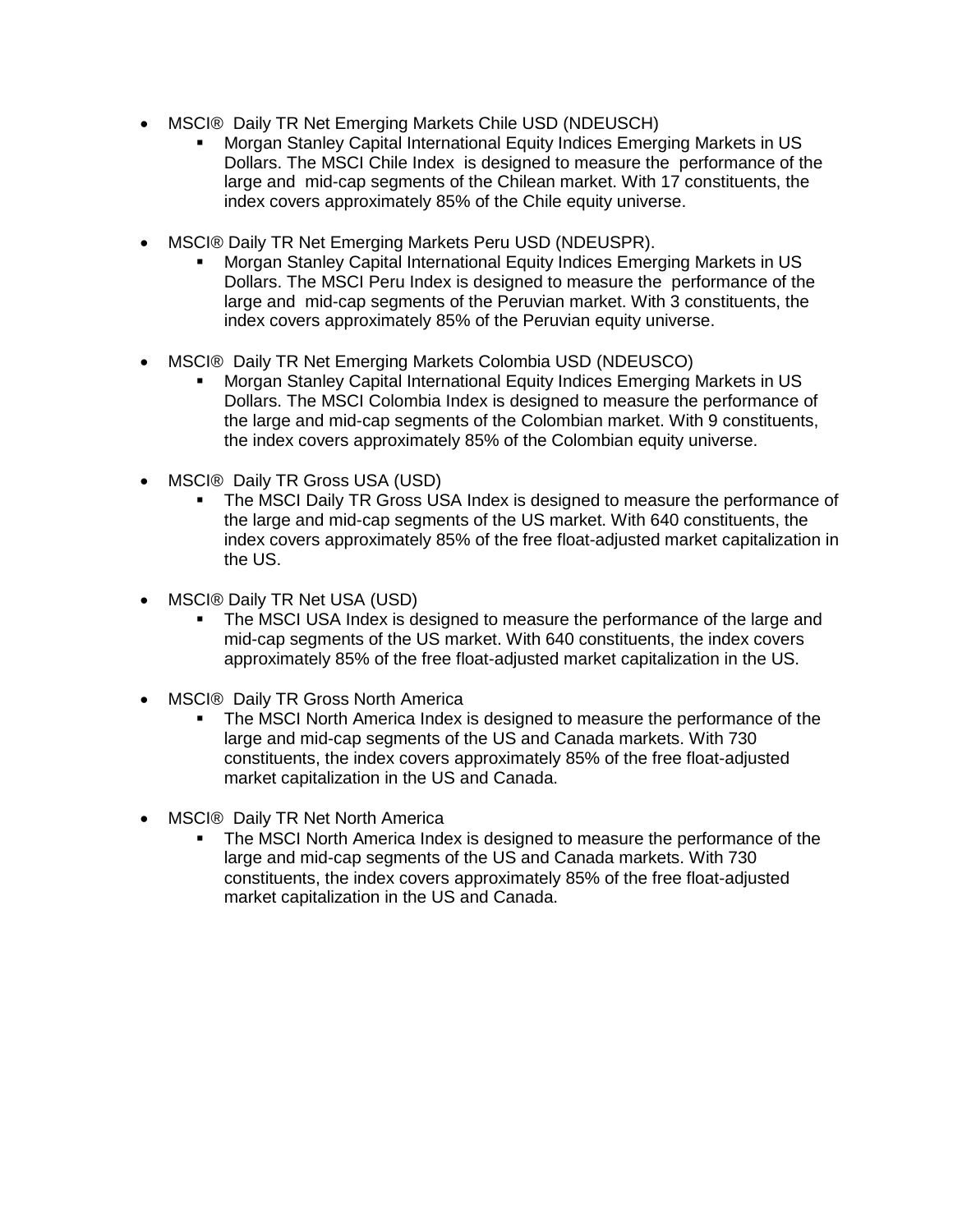## **II. Terms and Conditions**

#### **General:**

- Equity Index Swaps traded on Tradition SEF are not cleared.
- Equity Index Swap trades are reported in accordance with SDR requirements.
- Minimum and Incremental Prices:
	- There is no minimum price for a contract.
	- **There is no minimum incremental price for a contract**

#### **(1) Total Return Swaps (TRS) and Price Return Swaps (PRS):**

A broad market equity index total return swap is a product which allows the ability to gain exposure to the returns of a broad market equity index, or broad-market custom basket of equities ("equity leg") in exchange for payment or receipt of regular fixed or floating payments ("floating leg") usually interest based, plus a differential**.** 

#### **Trade types:**

Total Return Swap (TRS) – The calculation of the value of which the equity leg is based will be the appreciation/depreciation of the underlying equity leg plus any returns due from the components of underlying index.

Price Return Swap (PRS) – The calculation of the value of which the equity index leg is based will be the appreciation/depreciation of the underlying equity index leg.

| <b>Contract</b><br><b>Description</b> | return performance of an equity index. | A contract to pay or receive regular fixed or floating interest payments on a<br>notional amount of an equity index in exchange for the notional based |
|---------------------------------------|----------------------------------------|--------------------------------------------------------------------------------------------------------------------------------------------------------|
|                                       | Index                                  | <b>Currency</b>                                                                                                                                        |
|                                       | <b>SPX S&amp;P 500</b>                 | USD                                                                                                                                                    |
|                                       | Russell 1000 Index                     | <b>USD</b>                                                                                                                                             |
|                                       | Russell 2000 Index                     | <b>USD</b>                                                                                                                                             |
|                                       | Russell 3000 Index                     | <b>USD</b>                                                                                                                                             |
|                                       | NDX Nasdag 100                         | <b>USD</b>                                                                                                                                             |
| <b>Available</b>                      | DIA Dow Jones 30                       | <b>USD</b>                                                                                                                                             |
| <b>Underlying</b>                     | MID S&P Mid 400                        | <b>USD</b>                                                                                                                                             |
| <b>Indexes</b>                        | Eurostoxx 50                           | <b>EUR</b>                                                                                                                                             |
|                                       | FTSE FTSE 100                          | <b>GBP</b>                                                                                                                                             |
|                                       | <b>FTSE MIB</b>                        | <b>EUR</b>                                                                                                                                             |
|                                       | <b>AEX Index</b>                       | <b>EUR</b>                                                                                                                                             |
|                                       | OMX Index                              | <b>SEK</b>                                                                                                                                             |
|                                       | <b>SMI Swiss Index</b>                 | <b>CHF</b>                                                                                                                                             |
|                                       | <b>DAX 30</b>                          | EUR                                                                                                                                                    |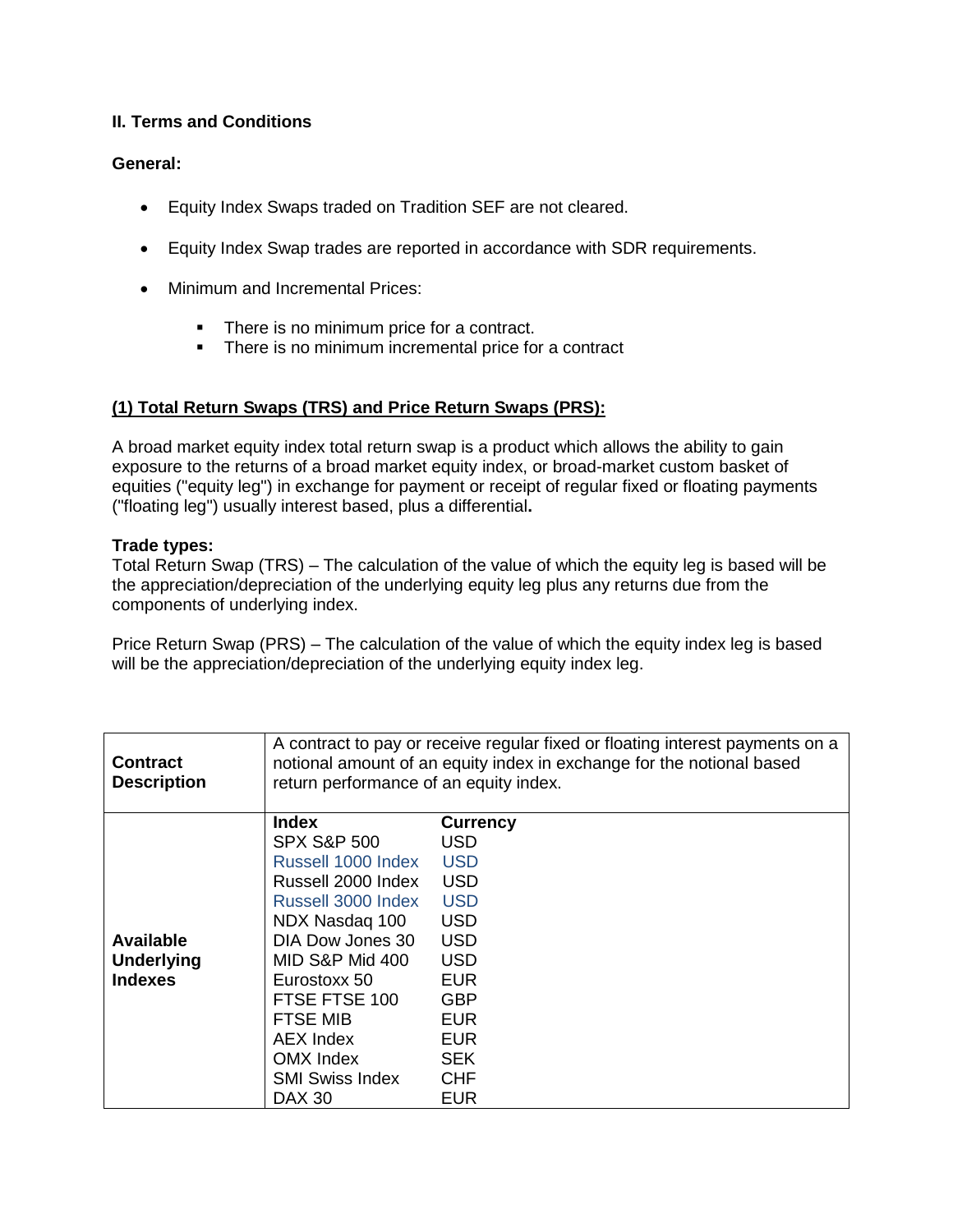|                                    | CAC 40 Index<br><b>EUR</b>                                                                                    |  |
|------------------------------------|---------------------------------------------------------------------------------------------------------------|--|
|                                    | NKY Nikkei 225<br><b>JPY</b>                                                                                  |  |
|                                    | HSI Hang Seng Index HKD                                                                                       |  |
|                                    | MSCI® Daily Total Return Net Brazil USD - USD                                                                 |  |
|                                    | MSCI® Brazil Index USD Total Return (Net Dividends) USD                                                       |  |
|                                    | MSCI® Emerging Markets Net Total Return USD Index USD                                                         |  |
|                                    | MSCI® Emerging Latin America Net Total Return USD Index USD                                                   |  |
|                                    | MSCI® Canada Net Total Return USD Index USD                                                                   |  |
|                                    | MSCI® Daily TR Gross Canada USD                                                                               |  |
|                                    | MSCI® Emerging Markets Mexico Net Total Return USD Index USD<br>MSCI® Daily TR Net Emerging Markets Chile USD |  |
|                                    | MSCI® Daily TR Net Emerging Markets Peru USD                                                                  |  |
|                                    | MSCI® Daily TR Net Emerging Markets Colombia USD                                                              |  |
|                                    | <b>MSCI® Daily TR Gross USA USD</b>                                                                           |  |
|                                    | <b>MSCI® Daily TR Net USA USD</b>                                                                             |  |
|                                    | <b>MSCI® Daily TR Gross North America</b>                                                                     |  |
|                                    | <b>MSCI® Daily TR Net North America</b>                                                                       |  |
|                                    | Ibovespa Brasil Sao Paulo Stock Exchange Index (IBOV)                                                         |  |
|                                    | <b>Custom Baskets</b><br>Currency of underlying equities in basket.                                           |  |
|                                    |                                                                                                               |  |
| <b>Contract Size</b>               | 1 unit, incremental size is 1 unit                                                                            |  |
| <b>Tenor</b>                       | As agreed by Participants, 1 day to 50 years.                                                                 |  |
| <b>Trade Date</b>                  | Date which trade terms are agreed.                                                                            |  |
|                                    |                                                                                                               |  |
| <b>Trade Types</b>                 | Outrights, Spreads: Equity swap in one index versus an equity swap in<br>another                              |  |
| <b>Trade Start</b><br><b>Types</b> | Immediate and delayed start                                                                                   |  |
| Quote<br><b>Conventions</b>        | Quoted in bps as a spread or fixed rate.                                                                      |  |
| <b>Trading Hours</b>               | <b>Trading Hours of Tradition SEF</b>                                                                         |  |
| <b>Settlement</b>                  | Cash settlement based on floating rate schedule.                                                              |  |
|                                    | An equity index TRS Payor of LIBOR / Receiver of Index Return receives                                        |  |
|                                    | appreciation and dividends of the index / pays depreciation of, if any, on                                    |  |
|                                    | index, and pays a rate of interest plus a differential on the underlying                                      |  |
|                                    | notional amount of the TRS.                                                                                   |  |
| <b>Settlement</b>                  |                                                                                                               |  |
| <b>Payments</b>                    | An Equity Index TRS Receiver of LIBOR / Payer of Index Return pays                                            |  |
|                                    | appreciation and dividends of the index / receives depreciation of, if any,                                   |  |
|                                    | on index, and receives a rate of interest plus a differential on the                                          |  |
|                                    | underlying notional amount of the TRS.                                                                        |  |
| <b>Payment</b>                     | Determined by agreed Libor (3m, 6m, etc.) or agreed fixed rate frequency.                                     |  |
| <b>Frequency</b><br>Day Count      | Act/360                                                                                                       |  |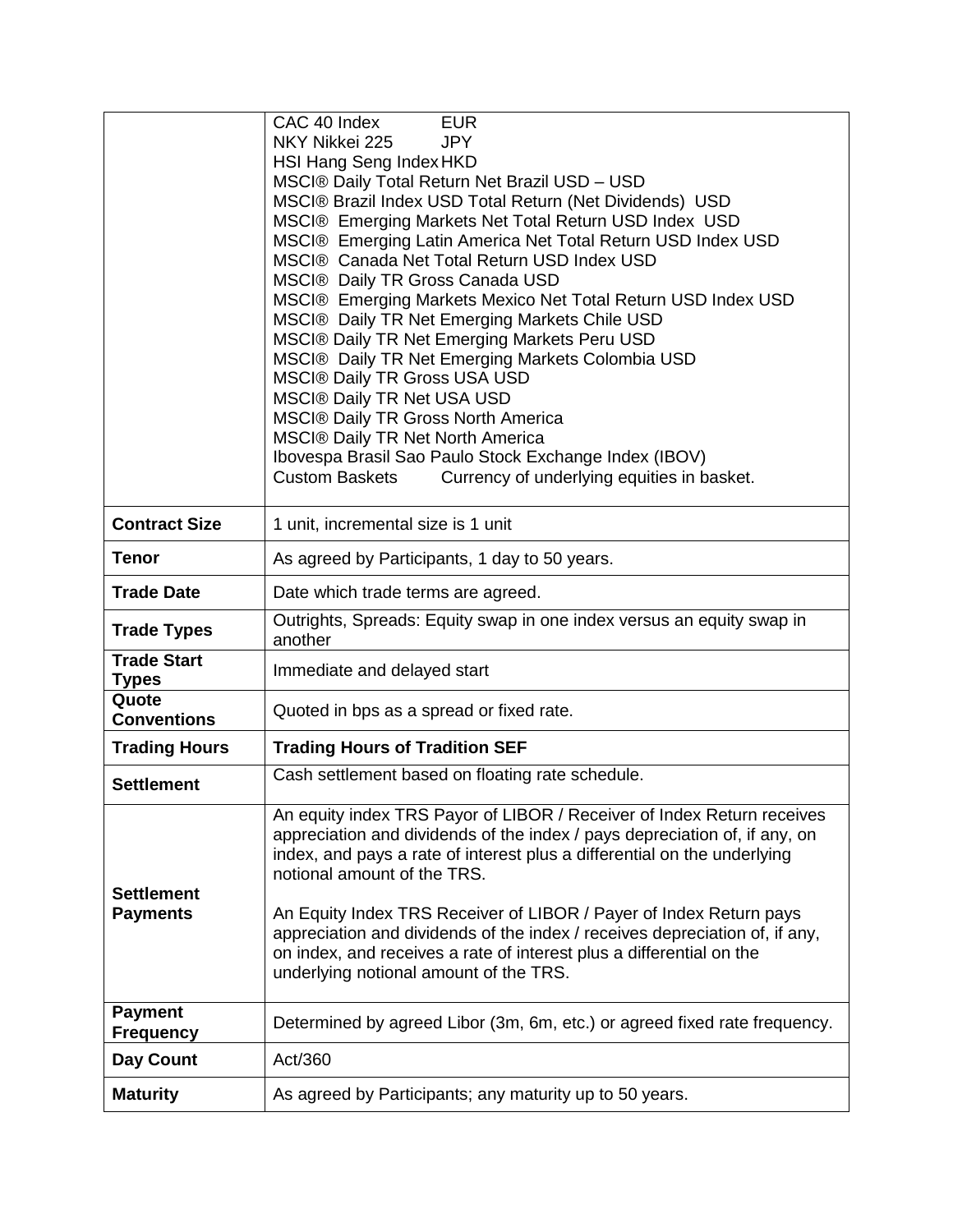| <b>Notional Amount</b>                         | Any amount as agreed by Participants.                                                                                                                          |
|------------------------------------------------|----------------------------------------------------------------------------------------------------------------------------------------------------------------|
| <b>Leg Conventions</b>                         | Floating Leg - Cashflow: xM LIBOR + Spread or an agreed fixed rate<br><b>Equity Leg - Notional x (% increase of equity index over floating rate</b><br>period) |
| <b>Business Day</b><br><b>Convention</b>       | As agreed by Participants.                                                                                                                                     |
| <b>Breaks/Resets</b>                           | As agreed by counterparties.                                                                                                                                   |
| <b>Minimum and</b><br><b>Incremental Price</b> | There is no minimum price or incremental price for a contract.                                                                                                 |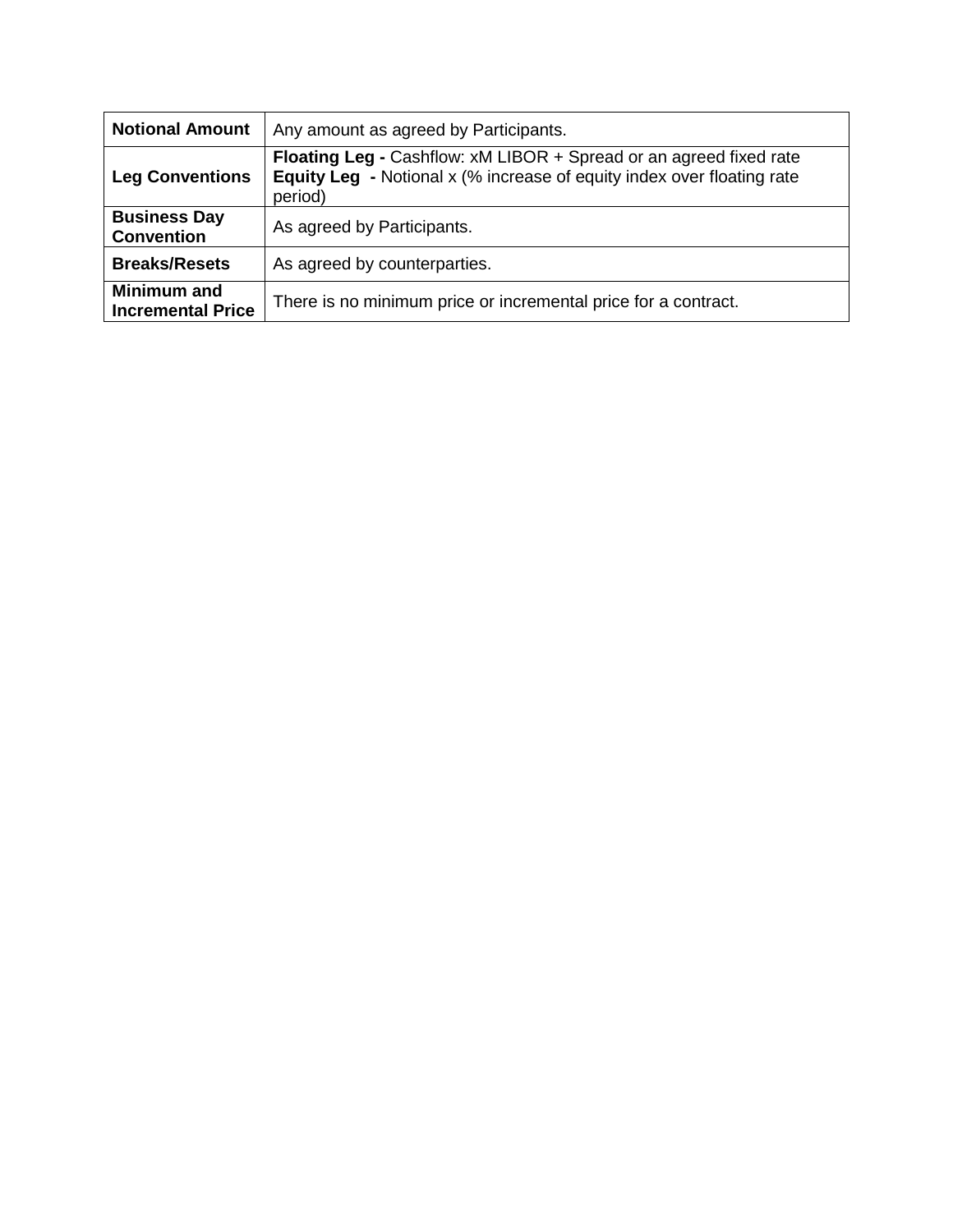## **(2) Variance Swaps:**

| <b>Contract</b>                                         |                                                                                                                                                                                                                                                                                                                                                                                                                                                                                                                                                                                          | The variance swap is a product that is used to take a direct view on the                                                                                                                                                                                                                                                                                                                                                                                                                                                                                                                                                                                                                                                                                                                                                                                       |
|---------------------------------------------------------|------------------------------------------------------------------------------------------------------------------------------------------------------------------------------------------------------------------------------------------------------------------------------------------------------------------------------------------------------------------------------------------------------------------------------------------------------------------------------------------------------------------------------------------------------------------------------------------|----------------------------------------------------------------------------------------------------------------------------------------------------------------------------------------------------------------------------------------------------------------------------------------------------------------------------------------------------------------------------------------------------------------------------------------------------------------------------------------------------------------------------------------------------------------------------------------------------------------------------------------------------------------------------------------------------------------------------------------------------------------------------------------------------------------------------------------------------------------|
| <b>Description</b>                                      | volatility of a broad-based security index.                                                                                                                                                                                                                                                                                                                                                                                                                                                                                                                                              |                                                                                                                                                                                                                                                                                                                                                                                                                                                                                                                                                                                                                                                                                                                                                                                                                                                                |
|                                                         |                                                                                                                                                                                                                                                                                                                                                                                                                                                                                                                                                                                          |                                                                                                                                                                                                                                                                                                                                                                                                                                                                                                                                                                                                                                                                                                                                                                                                                                                                |
| <b>Available</b><br><b>Underlying</b><br><b>Indexes</b> | <b>Index</b><br><b>SPX S&amp;P 500</b><br>Russell 1000 Index<br>Russell 2000<br>Russell 3000 Index<br>NDX Nasdaq 100<br>DIA Dow Jones 30<br>MID S&P Mid 400<br>Eurostoxx 50<br>FTSE FTSE 100<br><b>FTSE MIB</b><br><b>AEX Index</b><br>OMX Index<br><b>SMI Swiss Index</b><br><b>DAX 30</b><br>CAC 40 Index<br>NKY Nikkei 225<br>HSI Hang Seng Index HKD<br><b>MSCI® Daily TR Gross Canada USD</b><br><b>MSCI® Daily TR Gross USA USD</b><br><b>MSCI® Daily TR Net USA USD</b><br><b>MSCI® Daily TR Gross North America</b><br>MSCI® Daily TR Net North America<br><b>Custom Baskets</b> | <b>Currency</b><br><b>USD</b><br><b>USD</b><br><b>USD</b><br><b>USD</b><br><b>USD</b><br><b>USD</b><br><b>USD</b><br><b>EUR</b><br><b>GBP</b><br><b>EUR</b><br><b>EUR</b><br><b>SEK</b><br><b>CHF</b><br><b>EUR</b><br><b>EUR</b><br><b>JPY</b><br>MSCI® Daily Total Return Net Brazil USD - USD<br>MSCI® Brazil Index USD Total Return (Net Dividends) USD<br>MSCI® Emerging Markets Net Total Return USD Index USD<br>MSCI® Emerging Latin America Net Total Return USD Index USD<br>MSCI® Canada Net Total Return USD Index USD<br>MSCI® Emerging Markets Mexico Net Total Return USD Index USD<br>MSCI® Daily TR Net Emerging Markets Chile USD<br>MSCI® Daily TR Net Emerging Markets Peru USD<br>MSCI® Daily TR Net Emerging Markets Colombia USD<br>Ibovespa Brasil Sao Paulo Stock Exchange Index (IBOV)<br>Currency of underlying equities in basket. |
|                                                         |                                                                                                                                                                                                                                                                                                                                                                                                                                                                                                                                                                                          |                                                                                                                                                                                                                                                                                                                                                                                                                                                                                                                                                                                                                                                                                                                                                                                                                                                                |
| <b>Contract Size</b>                                    | index settles in.                                                                                                                                                                                                                                                                                                                                                                                                                                                                                                                                                                        | Variance Swap contracts are quoted in "Vega" amounts.<br>The minimum contract size is 1,000 of the currency of which the underlying                                                                                                                                                                                                                                                                                                                                                                                                                                                                                                                                                                                                                                                                                                                            |
| <b>Tenor</b>                                            |                                                                                                                                                                                                                                                                                                                                                                                                                                                                                                                                                                                          | Tenors of any duration greater than 0 years and less than 50 years.                                                                                                                                                                                                                                                                                                                                                                                                                                                                                                                                                                                                                                                                                                                                                                                            |
| <b>Trade Types</b>                                      | price.                                                                                                                                                                                                                                                                                                                                                                                                                                                                                                                                                                                   | Capped - The maximum payout of the contract is capped at an agreed<br>Uncapped - There is no maximum payout on the contract.                                                                                                                                                                                                                                                                                                                                                                                                                                                                                                                                                                                                                                                                                                                                   |
| <b>Trade Start</b><br><b>Types</b>                      | date in the future.                                                                                                                                                                                                                                                                                                                                                                                                                                                                                                                                                                      | Immediate – The observation period of the swap begins immediately.<br>Forward – The observation period of the swap begins on an agreed-upon                                                                                                                                                                                                                                                                                                                                                                                                                                                                                                                                                                                                                                                                                                                    |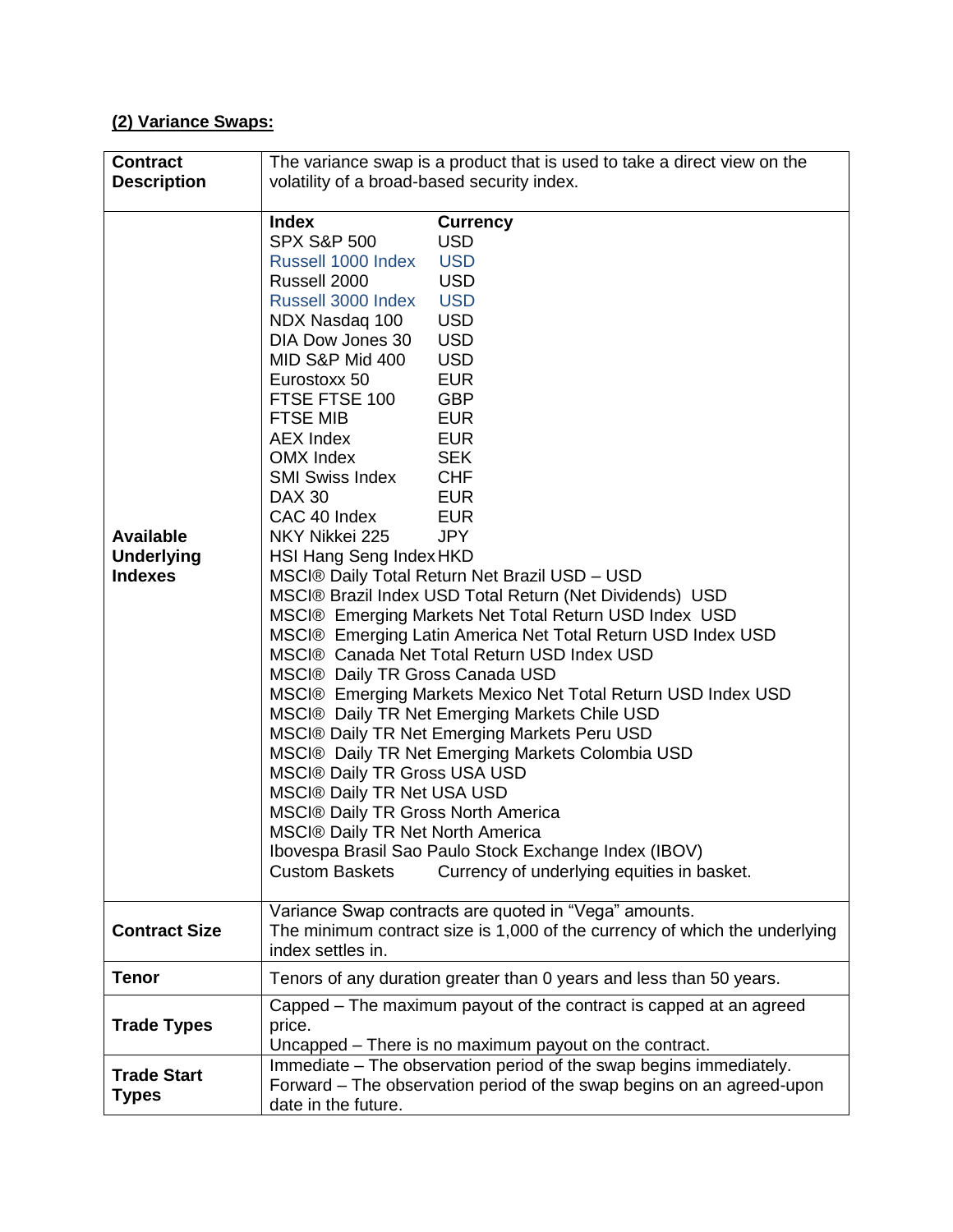| Quote<br><b>Conventions</b>                              | BPS - Vega; Variance Swap contracts are quoted in volatility percentage<br>points.                                                                                                                                                                                                                                                                                                                                                                                         |
|----------------------------------------------------------|----------------------------------------------------------------------------------------------------------------------------------------------------------------------------------------------------------------------------------------------------------------------------------------------------------------------------------------------------------------------------------------------------------------------------------------------------------------------------|
| <b>Trading Hours</b>                                     | Tradition SEF trading hours.                                                                                                                                                                                                                                                                                                                                                                                                                                               |
| <b>Expiration Date</b>                                   | This is the date on which the swap expires, and the date upon which the<br>final rate of volatility shall be calculated on using the detailed formula. [As<br>agreed by the counterparties.                                                                                                                                                                                                                                                                                |
| <b>Settlement</b>                                        | Variance swaps are cash settled. If the difference between the realized<br>Variance and the Variance Strike is positive, then the seller pays the<br>difference to the buyer. If the difference between the realized Variance and<br>the Variance Strike is negative, then the buyer pays the difference to the<br>seller.<br>Settlement of a Variance Swap occurs after the expiration date and in line<br>with the settlement convention of the underlying equity index. |
| <b>Settlement</b><br><b>Payments</b>                     | Payment Date: T+2 (adjustments according to Following Business Days<br>Conventions)                                                                                                                                                                                                                                                                                                                                                                                        |
| <b>Minimum Price</b><br>or Incremental<br><b>Price</b>   | There is no minimum price or incremental price for a Variance Swap<br>contract.                                                                                                                                                                                                                                                                                                                                                                                            |
| <b>Payment</b><br><b>Frequency</b>                       | One time                                                                                                                                                                                                                                                                                                                                                                                                                                                                   |
| <b>Payments</b><br><b>Exchange</b>                       | The buyer of a variance swap pays a fixed rate (the Variance Strike) in<br>exchange for a payout based on the daily realized variance.<br>The seller of a variance swap receives a fixed rate (the Variance Strike) in<br>exchange for a payout based on the daily realized variance.                                                                                                                                                                                      |
| <b>Day Count</b>                                         | Business Days Per Year = 252                                                                                                                                                                                                                                                                                                                                                                                                                                               |
| <b>Notional Amount</b>                                   | Minimum size 1 contract                                                                                                                                                                                                                                                                                                                                                                                                                                                    |
| <b>Leg Conventions</b>                                   | Floating Leg Rate - The realized variance rate that is calculated on the<br>expiration date.<br>Fixed Leg Rate - The agreed fixed rate of Variance (Traded Price).                                                                                                                                                                                                                                                                                                         |
| <b>Observation</b><br><b>Start Date</b>                  | This is an agreed trading day of the underlying either on or an agreed<br>number of days after the date on which the contract is agreed.                                                                                                                                                                                                                                                                                                                                   |
| <b>Number of</b><br><b>Observations (N)</b>              | The number of observations will be the number of trading days of the<br>underlying index between the observation start date and the expiration<br>date.                                                                                                                                                                                                                                                                                                                    |
| <b>Business Day</b><br><b>Convention</b>                 | The "Target Following" business day convention will apply (if any date is a<br>non-business day, the date is moved forward to the next business day).                                                                                                                                                                                                                                                                                                                      |
| <b>Minimum and</b><br><b>Incremental</b><br><b>Price</b> | Variance Swap contracts are quoted in volatility percentage points. There<br>is no minimum price or minimum incremental price for a Variance Swap<br>contract.                                                                                                                                                                                                                                                                                                             |
| <b>Applicable</b><br><b>Formula</b>                      | Variance Calculation Formula - The final realized rate of variance shall<br>be calculated using the following formula:<br>Actually realized Daily Volatility is defined according to the following<br>formula;                                                                                                                                                                                                                                                             |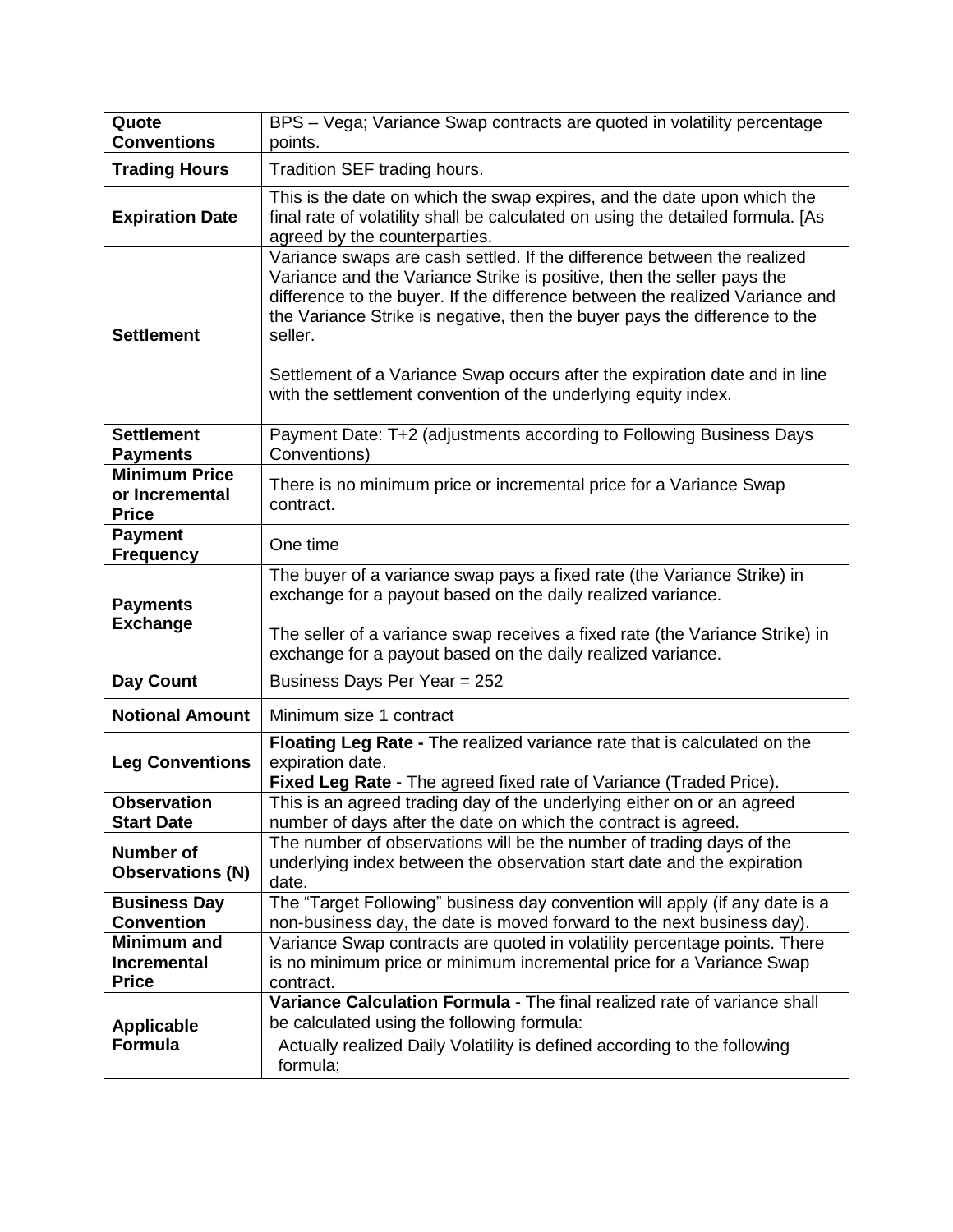|                                    | $100x\sqrt{\sum_{i=1}^{m}\frac{[\ln(\frac{Pr+1}{Pr})]^2}{\sum_{i=1}^{m}X\sqrt{\text{Business DaysPerYear}}}}$                                                                                                                                                                                                                                                                                                                                                                                                                                            |
|------------------------------------|----------------------------------------------------------------------------------------------------------------------------------------------------------------------------------------------------------------------------------------------------------------------------------------------------------------------------------------------------------------------------------------------------------------------------------------------------------------------------------------------------------------------------------------------------------|
|                                    | where.<br>$n =$ Number of Observations, meaning the number of days that, as of the                                                                                                                                                                                                                                                                                                                                                                                                                                                                       |
|                                    | Trade Date, are expected to be Scheduled Trading Days for the period<br>from the Trade Date to, and including, the Scheduled Valuation Date;<br>$m = n$ , unless there is a market disruption event<br>$Pi$ = the daily closing price of the on the ith business day starting on the<br>day following Trade Date (i=2), and Pm shall be equal to the Closing<br>Level of the on the Final Valuation Date.<br>If the Final Valuation Date is a listed option expiration date, then Pm is<br>equal to the expiration print. Business Days Per Year $= 252$ |
|                                    | A Market Disruption event is triggered if member shares of the Index which                                                                                                                                                                                                                                                                                                                                                                                                                                                                               |
| <b>Market</b><br><b>Disruption</b> | account for 20 percent or more of capitalization of the Index are not<br>trading. If a Market Disruption occurs on a business day, then that day will<br>be omitted from the series Pi, so that m is reduced by one, but no<br>corresponding adjustment will be made to the count n of business days.                                                                                                                                                                                                                                                    |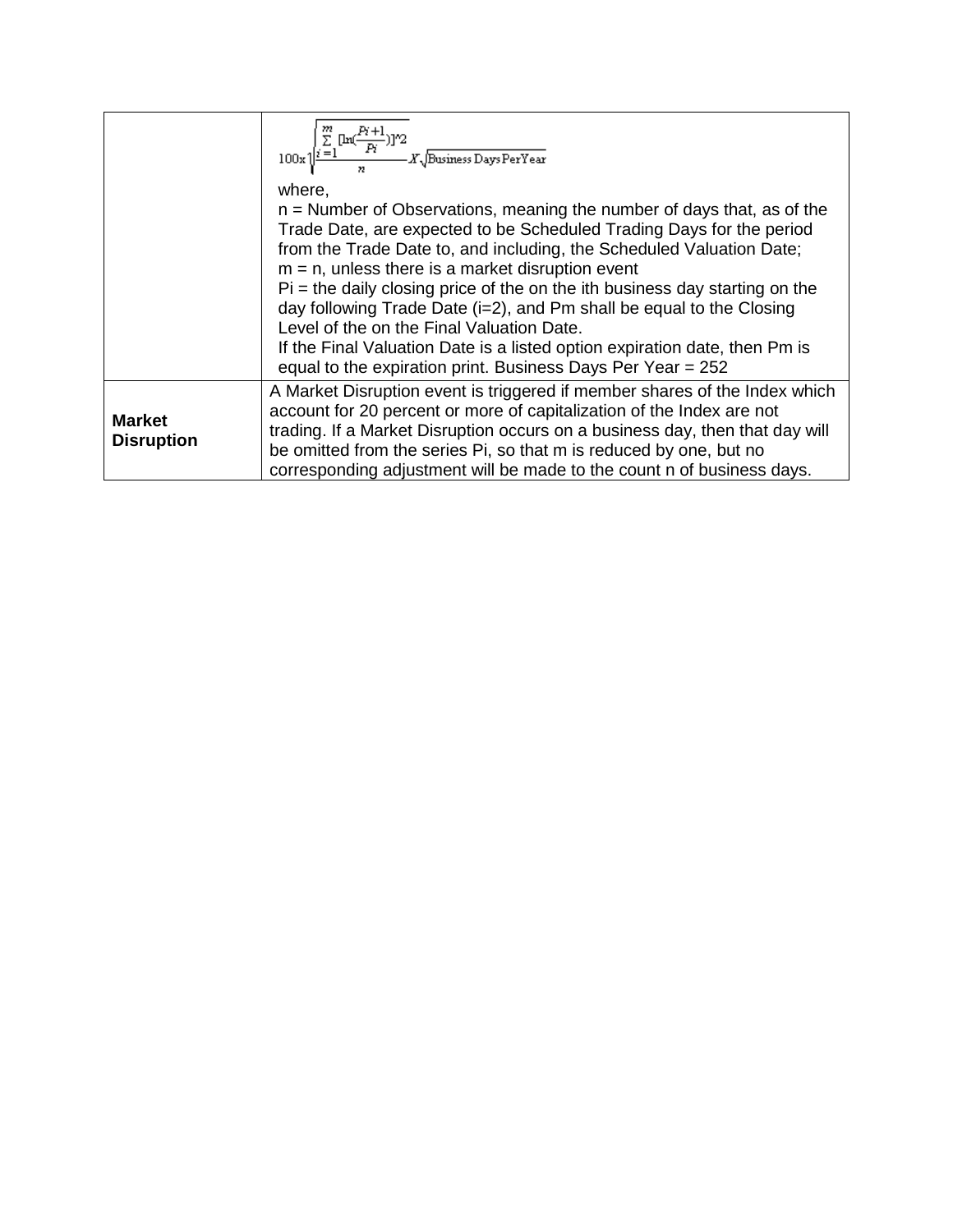# **(3) Volatility Swaps**

| <b>Contract</b>                                         | A volatility swap is a swap on the future realized volatility of a given                                                                                                                                                                                                                                                                                                                                                                                                                                                                                                                                                                                                                                                                                                                                                                                                                                                                                                                                                                                                                                                                                                                                                                                                                                                                                                                                                                                   |  |
|---------------------------------------------------------|------------------------------------------------------------------------------------------------------------------------------------------------------------------------------------------------------------------------------------------------------------------------------------------------------------------------------------------------------------------------------------------------------------------------------------------------------------------------------------------------------------------------------------------------------------------------------------------------------------------------------------------------------------------------------------------------------------------------------------------------------------------------------------------------------------------------------------------------------------------------------------------------------------------------------------------------------------------------------------------------------------------------------------------------------------------------------------------------------------------------------------------------------------------------------------------------------------------------------------------------------------------------------------------------------------------------------------------------------------------------------------------------------------------------------------------------------------|--|
| <b>Description</b>                                      | underlying asset. Volatility swaps allow trading of volatility of an asset                                                                                                                                                                                                                                                                                                                                                                                                                                                                                                                                                                                                                                                                                                                                                                                                                                                                                                                                                                                                                                                                                                                                                                                                                                                                                                                                                                                 |  |
|                                                         | directly, much as they would trade a price index.                                                                                                                                                                                                                                                                                                                                                                                                                                                                                                                                                                                                                                                                                                                                                                                                                                                                                                                                                                                                                                                                                                                                                                                                                                                                                                                                                                                                          |  |
| <b>Available</b><br><b>Underlying</b><br><b>Indexes</b> | <b>Currency</b><br><b>Index</b><br><b>SPX S&amp;P 500</b><br><b>USD</b><br><b>USD</b><br>Russell 1000 Index<br>Russell 2000<br><b>USD</b><br><b>USD</b><br>Russell 3000 Index<br><b>USD</b><br>NDX Nasdaq 100<br><b>USD</b><br>DIA Dow Jones 30<br>MID S&P Mid 400<br><b>USD</b><br>Eurostoxx 50<br><b>EUR</b><br><b>GBP</b><br>FTSE FTSE 100<br><b>FTSE MIB</b><br><b>EUR</b><br><b>AEX Index</b><br><b>EUR</b><br>OMX Index<br><b>SEK</b><br><b>SMI Swiss Index</b><br><b>CHF</b><br><b>EUR</b><br><b>DAX 30</b><br>CAC 40 Index<br><b>EUR</b><br><b>JPY</b><br>NKY Nikkei 225<br>HSI Hang Seng Index HKD<br>MSCI® Daily Total Return Net Brazil USD - USD<br>MSCI® Brazil Index USD Total Return (Net Dividends) USD<br>MSCI® Emerging Markets Net Total Return USD Index USD<br>MSCI® Emerging Latin America Net Total Return USD Index USD<br>MSCI® Canada Net Total Return USD Index USD<br>MSCI® Daily TR Gross Canada USD<br>MSCI® Emerging Markets Mexico Net Total Return USD Index USD<br>MSCI® Daily TR Net Emerging Markets Chile USD<br>MSCI® Daily TR Net Emerging Markets Peru USD<br>MSCI® Daily TR Net Emerging Markets Colombia USD<br><b>MSCI® Daily TR Gross USA USD</b><br><b>MSCI® Daily TR Net USA USD</b><br><b>MSCI® Daily TR Gross North America</b><br><b>MSCI® Daily TR Net North America</b><br>Ibovespa Brasil Sao Paulo Stock Exchange Index (IBOV)<br>Currency of underlying equities in basket.<br><b>Custom Baskets</b> |  |
| <b>Contract Size</b>                                    | The minimum contract size is 1,000 of the currency of which the underlying<br>index settles in.                                                                                                                                                                                                                                                                                                                                                                                                                                                                                                                                                                                                                                                                                                                                                                                                                                                                                                                                                                                                                                                                                                                                                                                                                                                                                                                                                            |  |
| <b>Tenor</b>                                            | Tenors of any duration greater than 0 years and less than 50 years.                                                                                                                                                                                                                                                                                                                                                                                                                                                                                                                                                                                                                                                                                                                                                                                                                                                                                                                                                                                                                                                                                                                                                                                                                                                                                                                                                                                        |  |
| <b>Trade Types</b>                                      | Capped - The maximum payout of the contract is capped at an agreed<br>price.<br>Uncapped - There is no maximum payout on the contract.                                                                                                                                                                                                                                                                                                                                                                                                                                                                                                                                                                                                                                                                                                                                                                                                                                                                                                                                                                                                                                                                                                                                                                                                                                                                                                                     |  |
| <b>Trade Start</b><br><b>Types</b>                      | Immediate - The observation period of the swap begins immediately.<br>Forward – The observation period of the swap begins on an agreed-upon<br>date in the future.                                                                                                                                                                                                                                                                                                                                                                                                                                                                                                                                                                                                                                                                                                                                                                                                                                                                                                                                                                                                                                                                                                                                                                                                                                                                                         |  |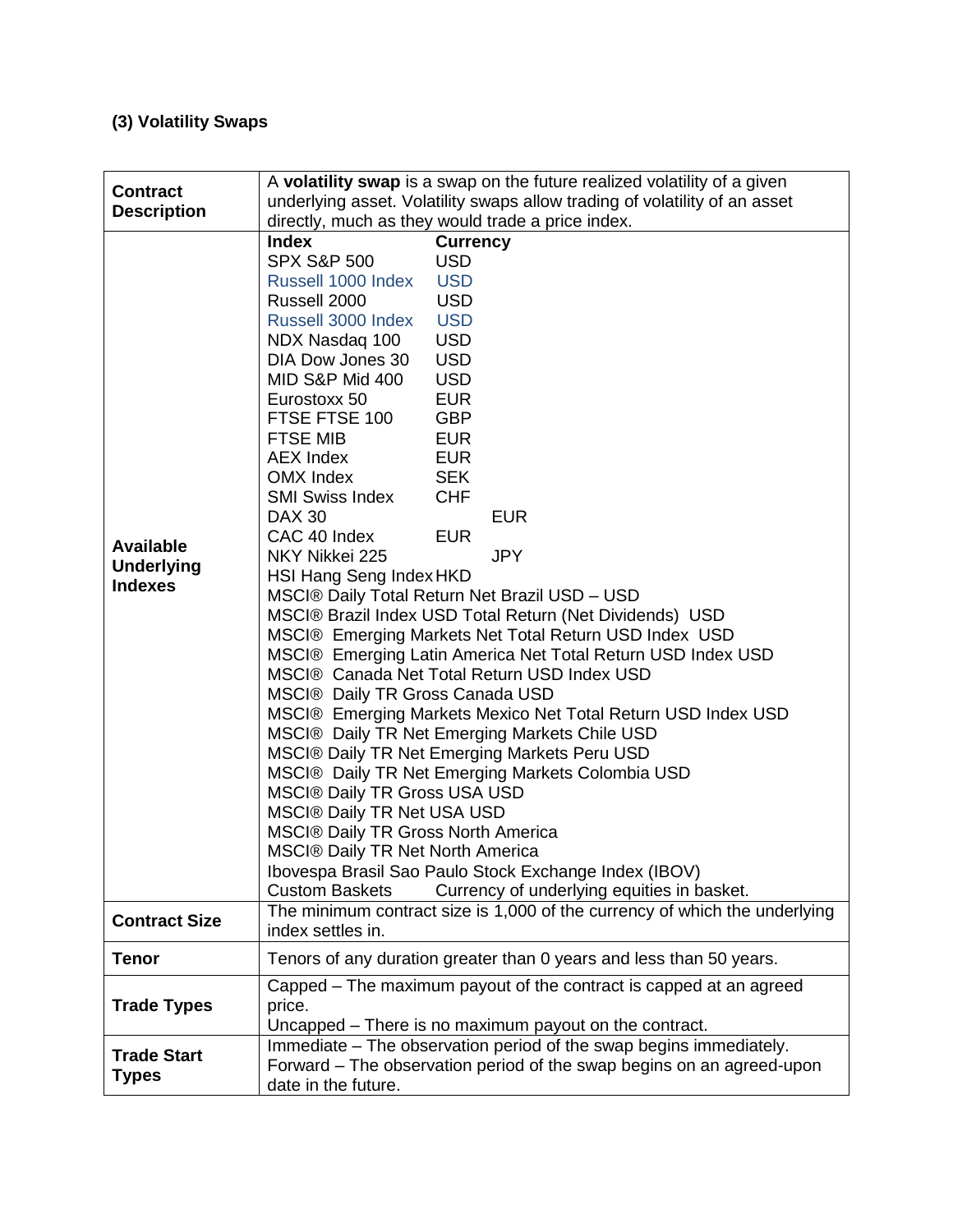| Quote<br><b>Conventions</b>                              | volatility percentage points                                                                                                                                                                                                                                                                                                                                                                                              |
|----------------------------------------------------------|---------------------------------------------------------------------------------------------------------------------------------------------------------------------------------------------------------------------------------------------------------------------------------------------------------------------------------------------------------------------------------------------------------------------------|
| <b>Trading Hours</b>                                     | Operating hours of Tradition SEF                                                                                                                                                                                                                                                                                                                                                                                          |
| <b>Settlement</b>                                        | If Realized Volatility is greater than the Volatility Strike the Swap Seller<br>pays Swap Buyer a final payment as follows: Vega Notional * (Realized<br><b>Volatility - Volatility Strike)</b><br>If Realized Volatility less than Volatility Strike then Swap Buyer pays Swap<br>Seller a final payment as follows:                                                                                                     |
| <b>Settlement</b>                                        | Vega Notional * (Realized Volatility - Volatility Strike)<br>Payment Date: T+2 (adjustments according to Following Business Days                                                                                                                                                                                                                                                                                          |
| <b>Payments</b>                                          | Conventions)                                                                                                                                                                                                                                                                                                                                                                                                              |
| <b>Payment</b><br><b>Frequency</b>                       | One time                                                                                                                                                                                                                                                                                                                                                                                                                  |
| <b>Payments</b><br><b>Exchange</b>                       | If Realized Volatility > Volatility Strike, swap seller pays swap buyer a final<br>payment as follows:<br>Vega Notional * (Realized Volatility - Volatility Strike)<br>If Realized Volatility < Volatility Strike then swap buyer swap seller a final<br>payment as follows:<br>Vega Notional * (Realized Volatility - Volatility Strike)                                                                                 |
| Day Count                                                | Business Days Per Year = 252                                                                                                                                                                                                                                                                                                                                                                                              |
| <b>Maturity</b>                                          | the date upon which the final rate of volatility shall be calculated on using<br>the detailed formula                                                                                                                                                                                                                                                                                                                     |
| <b>Notional Amount</b>                                   | Minimum size 1 contract                                                                                                                                                                                                                                                                                                                                                                                                   |
| Leg<br><b>Conventions</b>                                | Floating Leg Rate - The realized volatility rate that is calculated on the<br>expiration date.<br>Fixed Leg Rate - The agreed fixed rate of Volatility (Traded Price).                                                                                                                                                                                                                                                    |
| <b>Observation</b><br><b>Start Date</b>                  | This is an agreed trading day of the underlying either on or an agreed<br>number of days after the date on which the contract is agreed.                                                                                                                                                                                                                                                                                  |
| Number of<br><b>Observations (N)</b>                     | The number of observations will be the number of trading days of the<br>underlying index between the observation start date and the expiration<br>date.                                                                                                                                                                                                                                                                   |
| <b>Business Day</b><br><b>Convention</b>                 | Business Days Per Year = 252                                                                                                                                                                                                                                                                                                                                                                                              |
| <b>Minimum and</b><br><b>Incremental</b><br><b>Price</b> | There is no minimum price or minimum incremental price for a Variance<br>Swap contract.                                                                                                                                                                                                                                                                                                                                   |
| <b>Applicable</b><br><b>Formula</b>                      | <b>Realized Volatility</b><br>Actual realized Daily Volatility is defined according to the following formula;<br>where,<br>$\sqrt{\frac{\sum_{i=1}^{m} [\ln\left(\frac{P_i}{P_{i-1}}\right)]^2}{n}} x \sqrt{Business \ Days \ Person \ Year \ x \ 100}$<br>where,<br>$n =$ the number of days that, as of the Trade Date, are expected to be<br>Scheduled Trading Days for the period from, but excluding, the Trade Date |